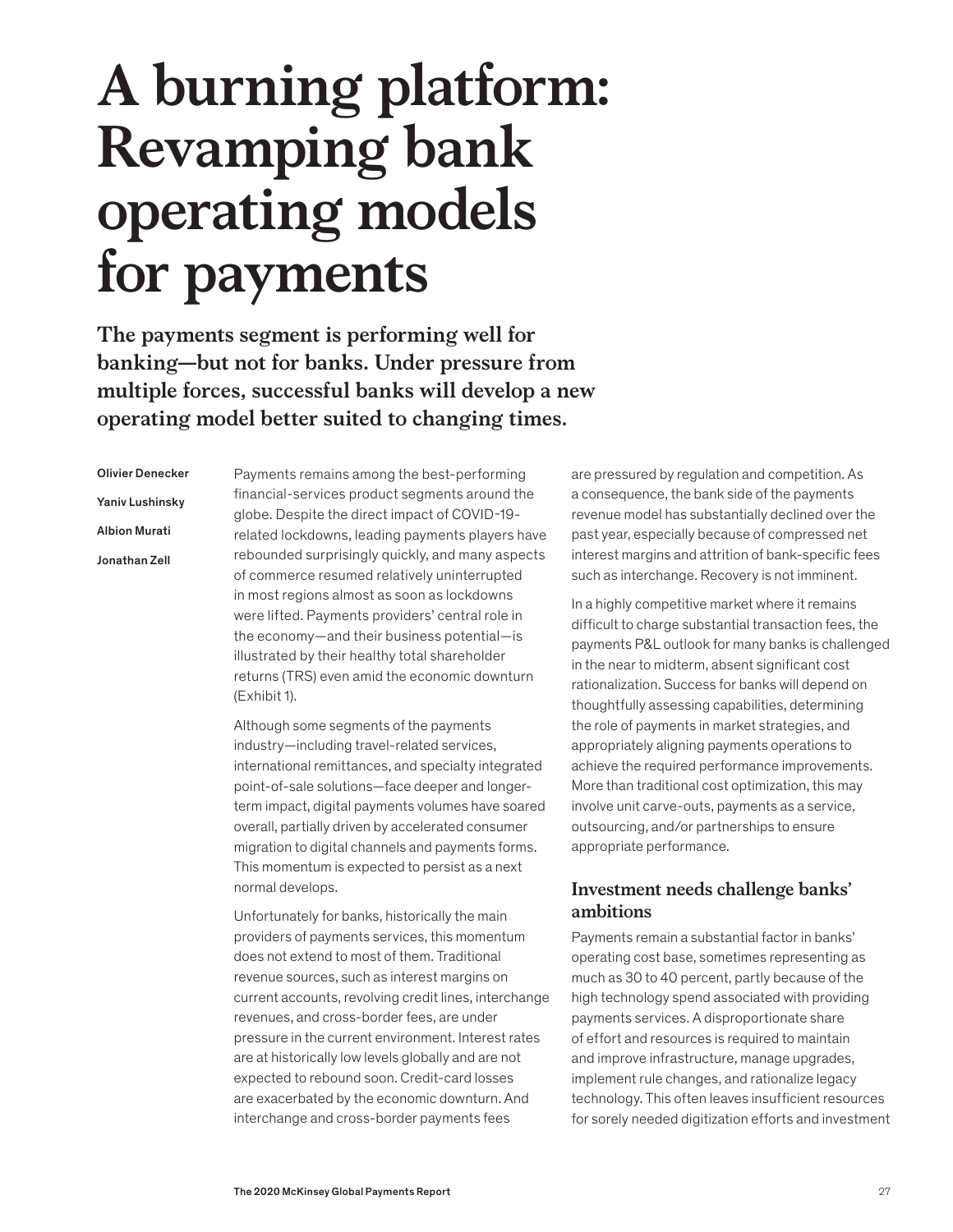#### Exhibit 1

## **Payments companies continue to outperform other banking sectors in value creation.**

#### TRS performance of public companies<sup>1</sup>

Indexed to 100 = January 2009



<sup>1</sup> Based on an analysis of public companies; custom indices (market-cap weighted) based on identified public European peers: payments N=27, retail banking N=20, asset management N=17, corporate banking N=5; 2019 data as of October.

2 TRS CAGR for Jan 2009-July 2020.

Source: S&P Capital IQ; McKinsey analysis

in new customer services and applications. The complex nature of integrations between payments and many other bank systems add to the cost of change.

All signs point to the expectation that for banks, the cost of ownership of payments services will remain high, given the ongoing number of regulatory, IT, and market-driven sector changes (e.g., instant payments, open-banking adoption, PSD2—and perhaps 3—proliferation of alternative payments methods). The majority of these investments focus on staffing supporting projects, ensuring compliance with external requirements, and shielding the customer experience from disruption, rather than freeing up capacity to allow banks to develop new products and enable new customer experiences.

However, given that payments represent the most frequent touchpoints between a bank and its customers, the need for digital investment to remain competitive also is growing. In the context of lower bank payments revenues, concern is increasing over the ability of leading banks to continually harness the capital resources required to pursue market leadership, particularly given the demonstrated investment capabilities of the leading nonbank payments specialists.

COVID-19's impact on the top and bottom lines of bank P&Ls (including payments) and the need to continue investing in technology to offer a compelling value proposition require banks to determine the strategic role and their level of ambition in payments. While some banks view payments as a differentiating factor, others do not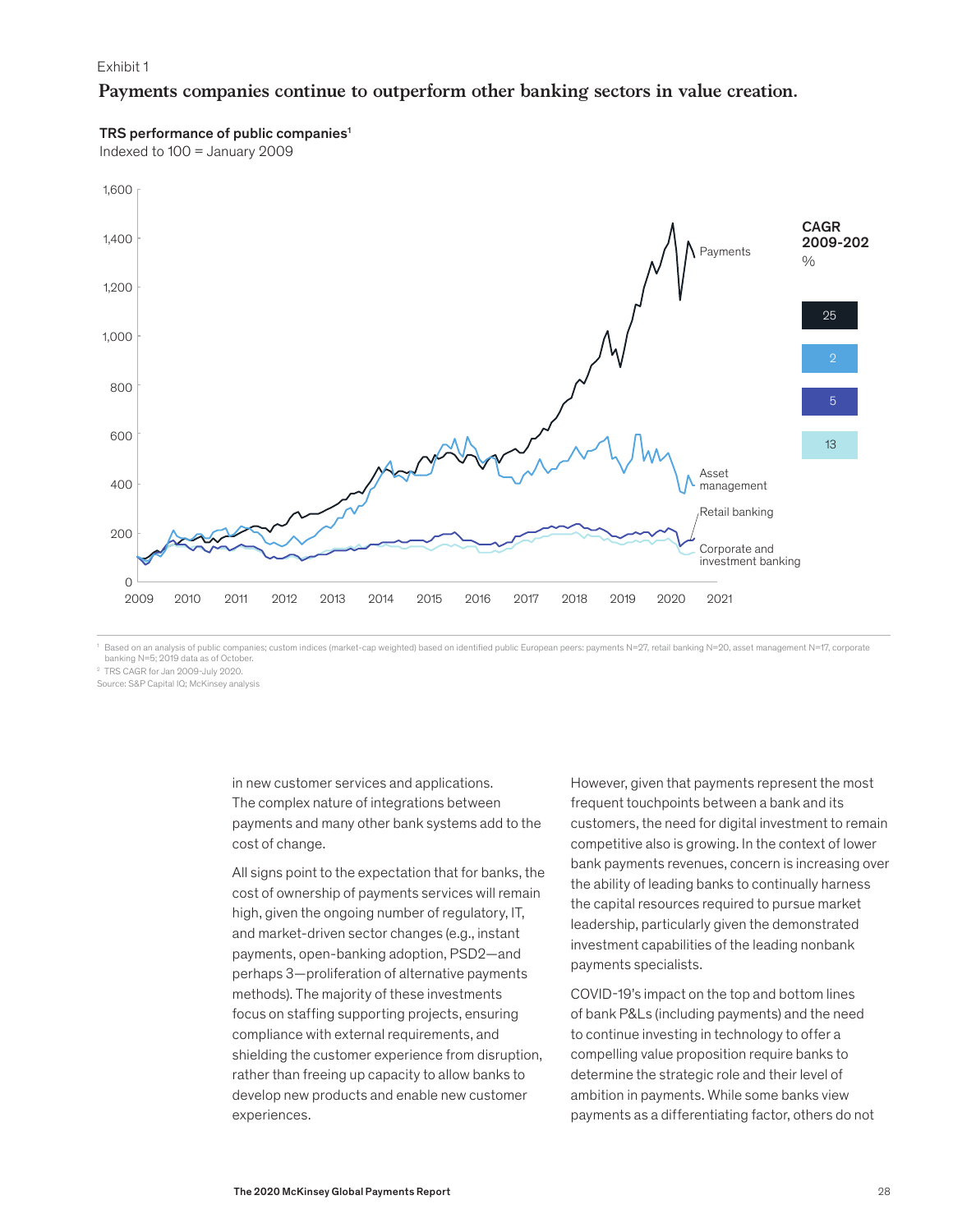see their payments value proposition as a core component of their unique product offering.

Given the industry's rapid evolution, payments leadership requires the willingness to commit significant investment. As a point of comparison, leading payments specialists each committed between 3 and 13 percent of their revenues to capital expenditures in fiscal year 2019, representing annual budgets ranging from \$250 million to nearly \$1 billion. While a "fast follower" strategy to capture real growth—for instance, by casting one's organization as a disruptor or service champion at a lower price tag—certainly has appeal, it too places added requirements on the operational capabilities and systems of banks and still triggers the need for investment.

In this context, the one truly negative option is to do nothing in the face of market upheaval. Whatever role payments play in a bank's overall strategy, the industry's rapid changes coupled with the increasing investments required to play in this space require banks to rethink their payments operating models.

# **Changing the operating model: Four options**

Today, for banks to retain their central position in customer journeys and the payments business, they will need to reflect on the fundamentals of their operating model. Incremental efficiency gains will no longer be enough to maintain banks' structural advantages in the space. We believe cost improvements of 30 percent or more will be needed for banks to create the necessary headroom for investment and acceptable profitability. And although that target might seem daunting, we believe it is within reach.

The urgency to fundamentally rethink the payments operating model is heightened by the confluence of several market factors. These are increasing pressure on margins; growing international standardization, enabling potential scale gains and the emergence of technologies supporting change; and growing regulatory pressure to revamp operations to enable services like instant banking and open banking.

But change to what? Four potential operational models, each with appeal to banks facing particular strategic circumstances, offer potential. These are a carve-out and scaling of payments, a partnership to share payments utilities, offers of

payments as a service, and outsourcing of selected payments services.

### Carve-out and scale-up

In certain cases, a payments business operating within a bank organizational structure may suffer from underinvestment and lack of scale. This condition may result partly from serving a small set of internal customers and partly from the absence of an outward payments market focus. In such cases, banks should consider whether a carve-out and scale-up of the payments business, operated as a separate P&L, may create more value for customers and other stakeholders.

As payments services commoditize and margins contract, payments businesses need to drive scale quickly to reduce per-transaction cost and improve profitability profiles. That can be difficult to accomplish within a bank structure, as payments services are mostly limited to bank customers. Treating payments as a stand-alone entity allows for the expansion of services to other banks and direct offers of services to a broader array of customers, thereby driving scale and improving profitability. A successful carve-out will also empower entrepreneurial leadership within the new entity, which can prompt development of new skills and create an appetite for growth.

Eventually, this approach typically enables greater investment in the business and introduction of more innovative and value-added services to customers than a purely in-house operation would likely have achieved. It's an appealing strategy for banks that view payments as an operational strength and a competitive differentiator; it can further bolster these advantages by driving additional investment. Carving out the payments business enables a more flexible approach to growth while also establishing a currency that makes subsequent consolidation possible, as carve-outs can tap into the higher valuation afforded payments companies. Historically, the carve-out of Worldpay from RBS in the United Kingdom and the carve-out of Vantiv from Fifth Third Bank in the United States are key examples of how value in payments can be generated through carve-out and scaling of the payments asset.

#### Shared payments utilities

Banks can consider partnering with one or more peers to establish shared payments utilities that improve and expand upon services provided to their joint customer base while reducing the investment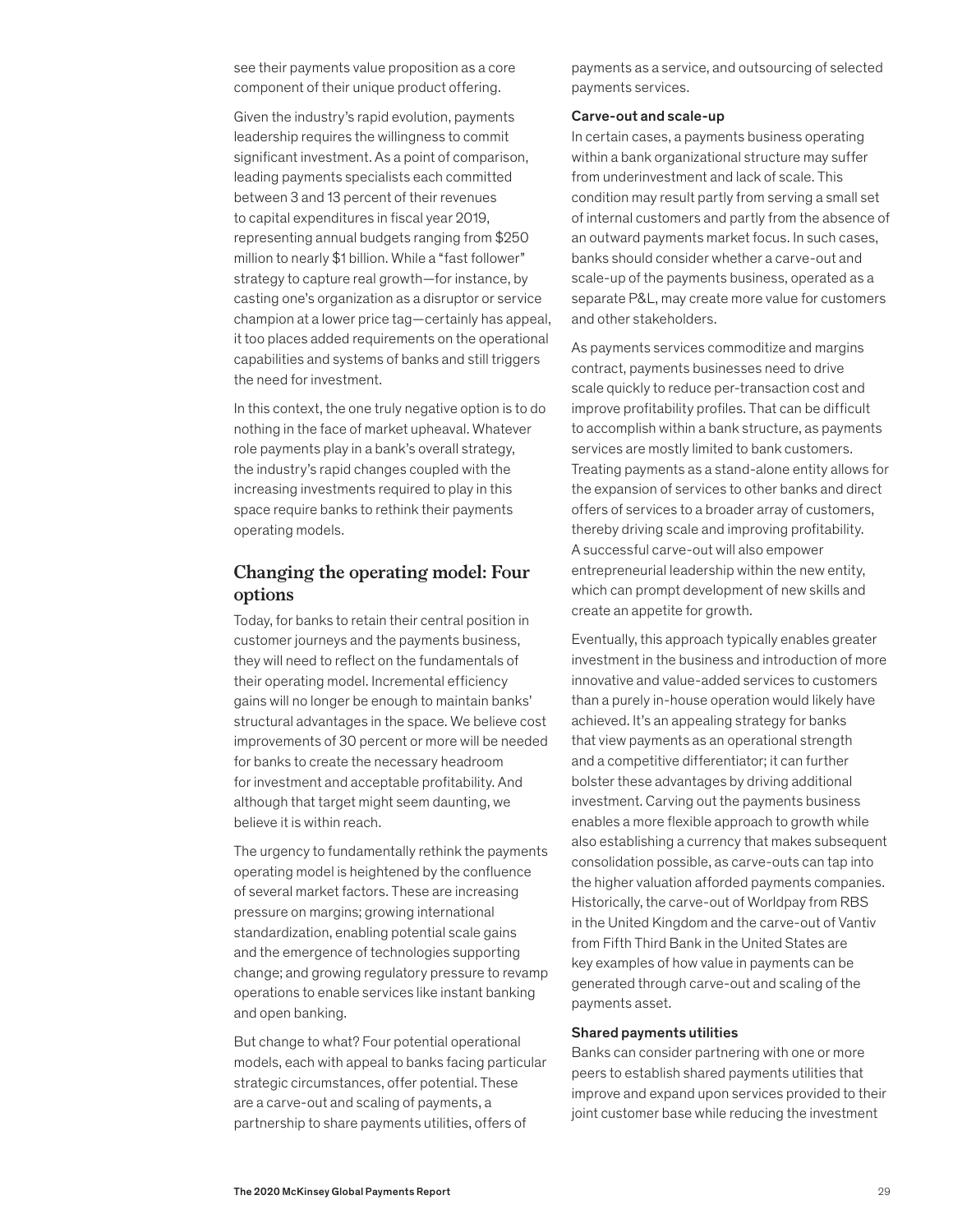that would have been required if each bank had developed the solution on its own. Such pooling of resources and coordination between consortium members leads to the development of superior payments products with a higher probability of wide-scale adoption, enabling banks to win customer relationships and protect them from nonbank payments specialists.

By nature, sharing payments utilities limits banks' opportunity to differentiate based on product features. Therefore, the strategy is best suited for products benefiting from a common core feature set and/or institutions looking to compete based on service, rather than banks with the objective of being a "payments leader." In addition, banks can still differentiate from other banking players by leveraging the shared utility to introduce innovative solutions or address specific use cases not offered by other banks. For instance, a real-time-payments (RTP) scheme can be developed as a shared utility but allows each bank to develop unique RTP use cases for different customer segments.

Examples include the establishment of electronic alternative payments methods that have helped reduce merchants' payment costs. A consortium of banks established P27, a pan-Nordic realtime payments scheme, while six large Swedish banks, in cooperation with the Central Bank of Sweden, launched the mobile payments platform Swish. Neither of these undertakings would have been likely to gain sufficient scale if it had been approached independently by a single bank. Similar shared-utility opportunities exist in national debit schemes and in joint know-your-customer (KYC) and fraud-prevention initiatives.

#### Payments as a service

While outsourcing of the full payments stack is a possibility, a new generation of technology providers has emerged allowing banks to expand quickly and modernize their payments product portfolio without incurring high upfront investment. Payments-as-a-service (PaaS) players operate cutting-edge cloud-based platforms to provide specialized services, such as card issuing, payments clearing, cross-border payments, disbursements, and e-commerce gateways.

Banks wishing to offer these services can integrate these platforms via application programming interfaces (APIs), which allow the institutions to link these products into their core banking platforms, in effect building a cloud-based payments services stack of their own. Banks can then offer these services to end customers and can update and swap out services more readily. The ability to rapidly add or replace specific solution providers is key to this model, as it allows the bank to realize the "fast follower" vision of capitalizing on best-of-breed solutions. Therefore, it essential to confirm that such plug-and-play interchangeability is truly attainable.

This allows banks to enjoy several advantages. First, they can expedite time to market for new payments products—say, launching a new credit-card program in two or three months rather than two years. They also can reduce capital investment; instead of building a credit-card stack in-house, they pursue a much simpler integration with the cloud platform. In addition, they can ensure that products are continuously updated and upgraded without disproportionate maintenance investment, since the PaaS partner handles platform maintenance and upgrades, ideally in collaboration with bank product leaders. Finally, they can forger a stronger link between cost and revenue, since the majority of PaaS fees are transaction based and/or based on API usage.

Prominent institutions have adopted this approach. JP Morgan recently partnered with Marqeta, a PaaS card issuer, for virtual commercial credit cards. Oxbury Bank has chosen to work with ClearBank, a PaaS payments clearing and agency-banking provider, to clear its UK wholesale payments.

#### **Outsourcing**

Banks that do not wish to—or cannot afford to—invest in building or upgrading a full payments technology stack can still offer bestof-breed payments products to end customers by outsourcing select services. This approach is applicable to a variety of services, including merchant acquiring and processing (especially for small and medium-size enterprises [SMEs]), crossborder payments, B2B payments, and card issuing.

Outsourcing enables the rapid expansion of service breadth, even for banks unable to justify the cost of developing the service in-house. Banks can mix and match to create a broad suite of payments services suited for their customers. While outsourcing leads to some loss of control over product and service quality and can inhibit the marketing of a holistic, integrated product portfolio, banks do retain control over critical customer touchpoints and, in many cases, valuable transaction data.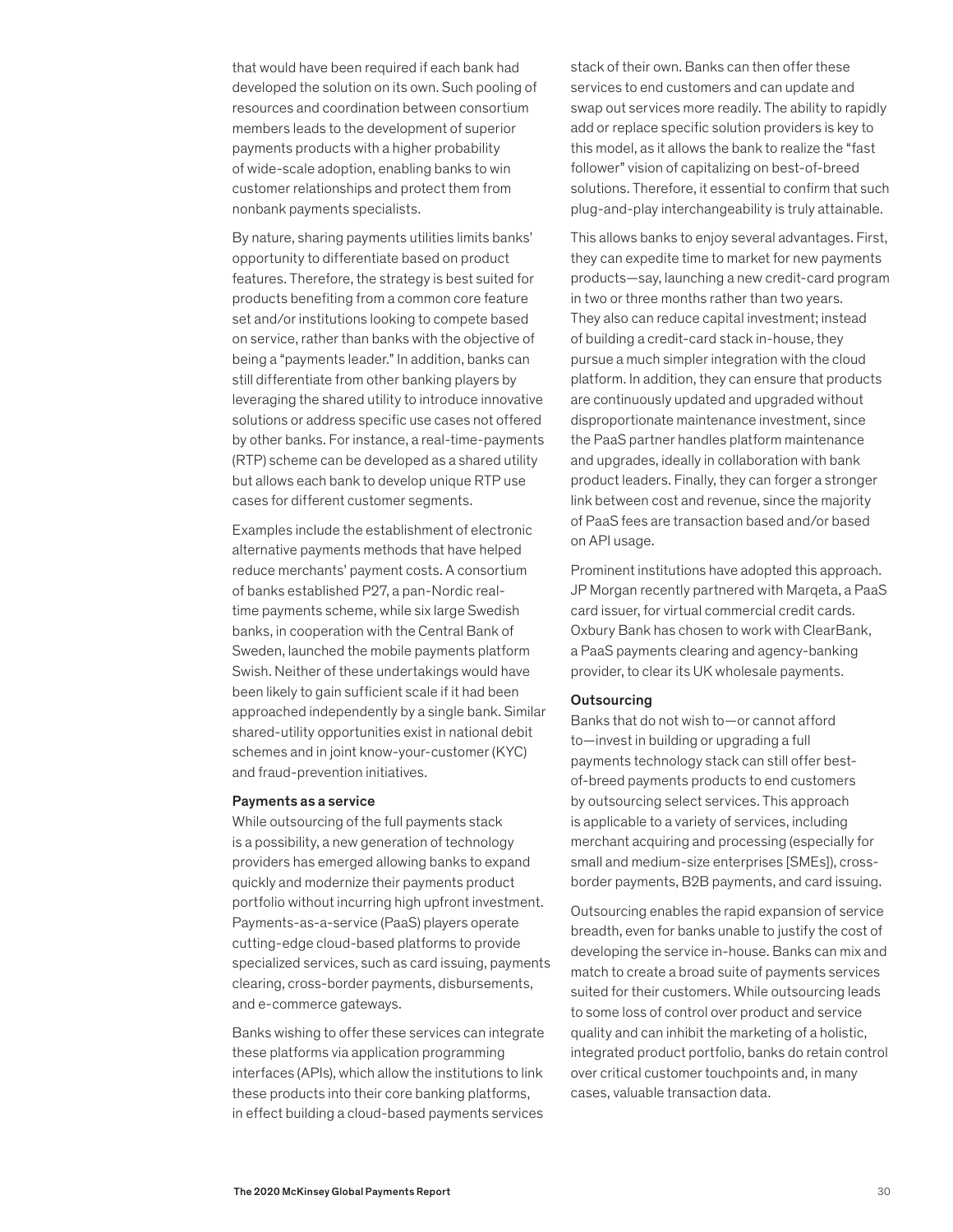Although large banks like Chase in the United States and Lloyds in the United Kingdom offer their own merchant acquiring and processing solutions, many other large brands rely on external providers to support their SME merchants payments needs. Transferwise now offers remittance services to banks, a solution that reduces the cost of operations for cross-border payments and often expands payment corridors offered to customers for banks lacking global reach.

Banks also have the option of a full outsourcing of their payments stack. Many smaller US institutions have done this with players like Fiserv. In Europe, Commerzbank and UCI have done this recently with Worldline.

## **Moving to a decision**

Changing the operating model of a business that typically represents one-quarter to one-third of the bank's business is difficult (see sidebar, "Lessons from experience"). Nevertheless, for most banks, it is a necessary step to ensure long-term success in a critical and rapidly evolving market.

Deciding on a bank's future payments operating model first requires determining the bank's level of ambition in payments. Bank leaders should

ask themselves what is critical to their bank in the payments arena. Is it strategically important to retain control of customer touchpoints and data, or is it enough simply to ensure provision of a full suite of essential payments products? Which payments products and services are critical to differentiation? Is the bank meeting this desired standard today?

Given the high investment required to lead in payments in the future, banks should also take a brutally honest look at their current level of payments capabilities and consider these questions: What is our stand-alone potential for improvement? What are the bank's realistic prospects for in-house development and innovation, including its ability to earmark sufficient investment funds?

For banks that are ambitious in payments and at a solid starting point in terms of in-house payments capabilities, we consider carve-outs of the payments business as a potential development for the mid- to long term. Carving out the payments business could create long-term value by attracting top-notch talent free of the constraints of banking labor agreements, creating a clearer path to scale by attracting other banks' volumes, and building out stand-alone operations in an environment that generates high-multiple valuations.

## **Lessons from experience**

We reviewed our experience with outsourcing, utility, PaaS, and carve-out operations to uncover a few lessons that banks should consider applying when choosing a new operating model:

- Convincing the bank to outsource operations can be difficult and requires a strategic discussion at the executive level from day one. Continued executive involvement will be necessary to keep the process from stalling in operational layers of the organization.
- Understanding the bank's interest and pain is the key. Services that do not address a specific pain point are mostly irrelevant.
- Decisions about which services to provide must weigh provider capabilities and identify where the providers can outperform the market.
- Options can—and in many cases, should—include legacy and low-margin services. Creating a value proposition in these spaces is often more beneficial than pursuing innovations.
- Assuming the bank intends to scale the service beyond an initial set of clients, it should pursue easy integration and management of a variety of interfaces.
- Decision makers might need to consider different types of providers to obtain the required value proposition. Multiple types of partnerships may be necessary for acquiring the needed scale.
- Building commercial capabilities in payments may involve either building an in-house sales force or partnering with outside providers.